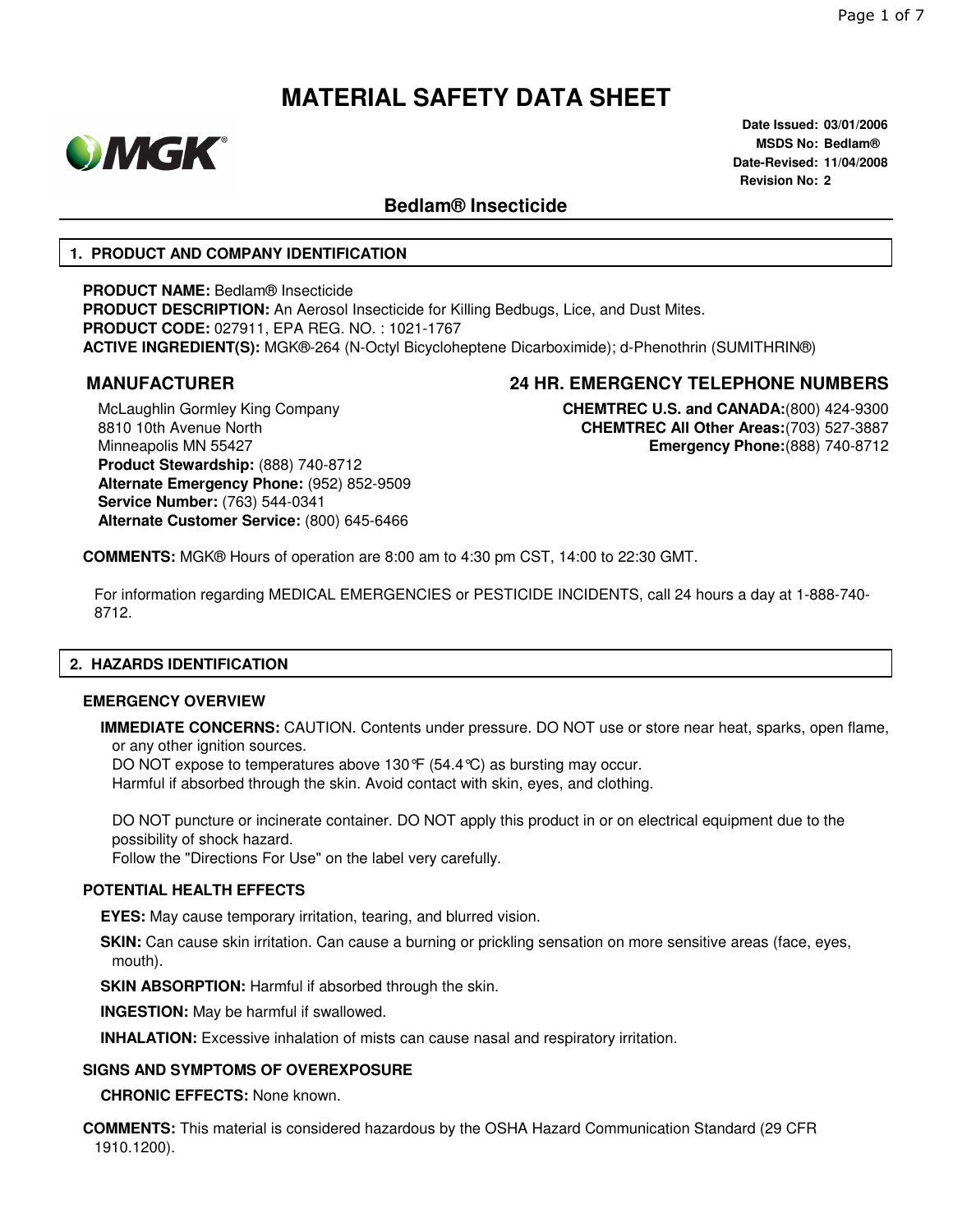

**Date Issued: 03/01/2006 MSDS No: Bedlam® Date-Revised: 11/04/2008 Revision No: 2**

### **Bedlam® Insecticide**

### **3. COMPOSITION / INFORMATION ON INGREDIENTS**

| <b>Chemical Name</b>                            | $Wt.$ %     | <b>CAS</b>                    | <b>EINECS</b> |
|-------------------------------------------------|-------------|-------------------------------|---------------|
| MGK®-264 (N-Octyl Bicycloheptene Dicarboximide) | 1.6         | 000113-48-4   204-029-1       |               |
| d-Phenothrin (SUMITHRIN®)                       | 0.4         | 026002-80-2 247-404-5         |               |
| <b>Petroleum Distillates</b>                    | $\langle$ 3 | 064742-47-8 265-149-8         |               |
| Liquefied Petroleum Gas                         |             | 10 - 15 068476-86-8 270-703-7 |               |

**COMMENTS:** Ingredients not identified are proprietary or non-hazardous. Values are not product specifications.

#### **4. FIRST AID MEASURES**

**EYES:** Hold eye open and rinse slowly and gently with water for 15-20 minutes. Remove contact lenses, if present, after the first 5 minutes, then continue rinsing eye. Call a poison control center or doctor for treatment advice.

- **SKIN:** Take off contaminated clothing. Rinse skin immediately with plenty of water for 15-20 minutes. Call a poison control center or doctor for treatment advice.
- **INGESTION:** If swallowed, IMMEDIATELY call a poison control center or doctor for treatment advice. DO NOT give **any** liquid to the person. Do not induce vomiting unless told to do so by a poison contol center or a doctor. Never give anything by mouth to an unconscious person.
- **INHALATION:** Remove affected person to fresh air. If person is not breathing, call 911 or an ambulance, then give artificial respiration, preferably mouth-to-mouth if possible. Call a poison control center or doctor for further treatment advice.
- **NOTES TO PHYSICIAN:** For skin effects, a highly efficient therapeutic agent for pyrethroid exposure is topical application of tocopherol acetate (Vitamin E).

#### **5. FIRE FIGHTING MEASURES**

**FLAMMABLE CLASS:** This aerosol is NOT classified as FLAMMABLE by the flame extension test method described in 16 CFR 1500.45.

**EXTINGUISHING MEDIA:** Foam, carbon dioxide or dry chemical.

- **HAZARDOUS COMBUSTION PRODUCTS:** Under fire conditions this product may support combustion and may decompose to give off toxic gases such as carbon monoxide, carbon dioxide, and nitrogen oxides.
- **EXPLOSION HAZARDS:** Contents under pressure. Exposure to temperatures above 130°F (54.4°C) may cause bursting.
- **FIRE FIGHTING PROCEDURES:** Treat as an oil fire. Use a full-faced self-contained breathing apparatus along with full protective gear. Keep nearby containers and equipment cool with a water stream.
- **SENSITIVITY TO IMPACT:** Forceful impacts can cause damage to aerosol unit and may cause a bursting or explosion hazard.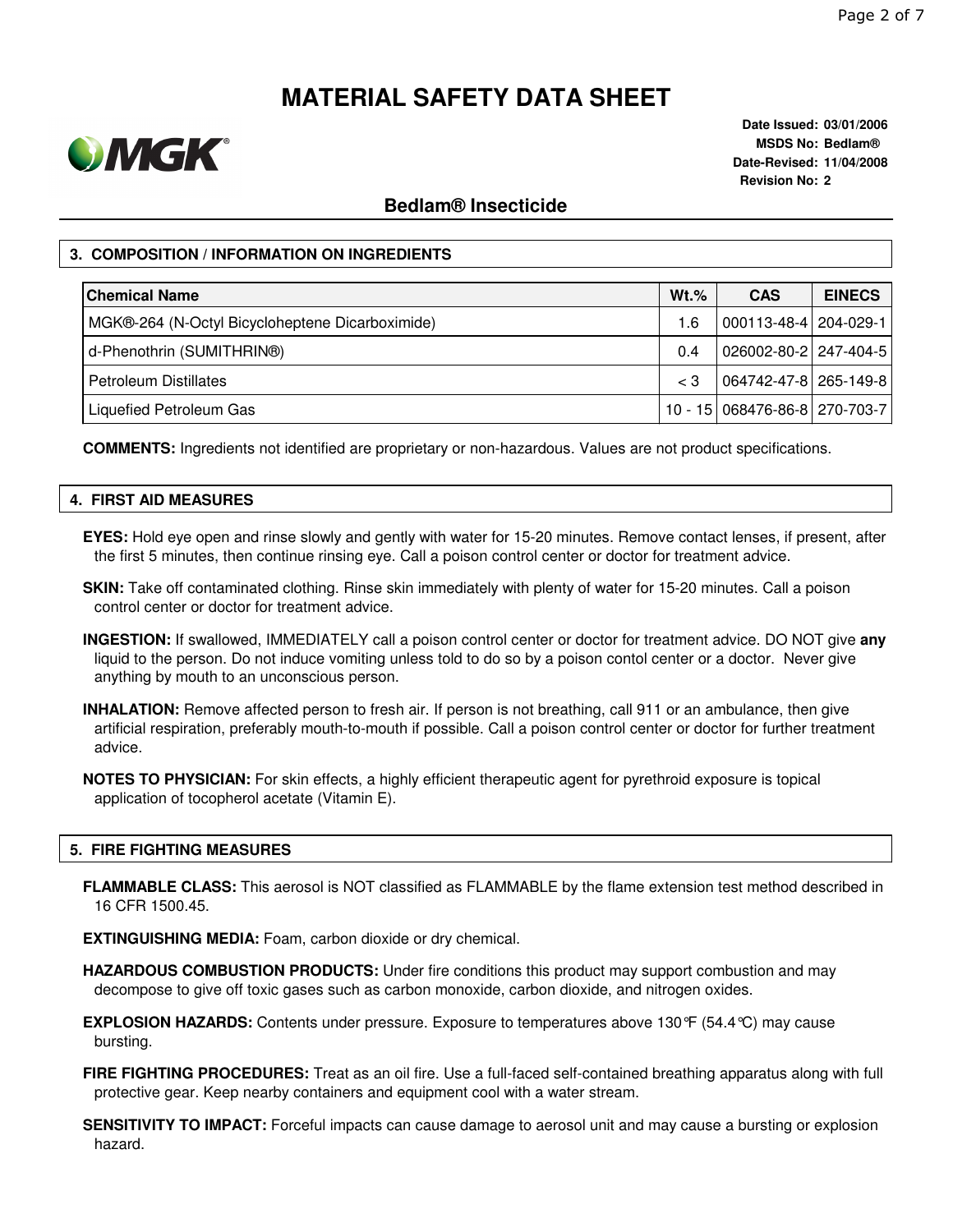

**Date Issued: 03/01/2006 MSDS No: Bedlam® Date-Revised: 11/04/2008 Revision No: 2**

### **Bedlam® Insecticide**

#### **6. ACCIDENTAL RELEASE MEASURES**

- **SMALL SPILL:** Shut off ignition sources. Stop release, if possible without risk. Dike or contain release, if possible, and if immediate response can prevent further damage or danger. Isolate and control access to the release area. Take actions to reduce vapors. Absorb with appropriate absorbent. Clean spill area of residues and absorbent.
- **LARGE SPILL:** Shut off ignition sources. Stop release, if possible without risk. Dike or contain release, if possible, and if immediate response can prevent further damage or danger. Isolate and control access to the release area. Take actions to reduce vapors. Collect product into drums, etc. via drains, pumps, etc. Absorb with appropriate absorbent. Clean spill area of residues and absorbent.

#### **ENVIRONMENTAL PRECAUTIONS**

**WATER SPILL:** Contains pyrethroids which are toxic to fish and other aquatic invertebrates. Contaminated absorbent and wash water should be disposed of according to local, state/provincial and federal/national regulations.

#### **7. HANDLING AND STORAGE**

- **GENERAL PROCEDURES:** DO NOT USE IN OR AROUND ELECTRICAL EQUIPMENT DUE TO THE POSSIBILITY OF SHOCK HAZARD. Do not use or store near heat, sparks, open flame, or any other ignition sources.
- **HANDLING:** Contents under pressure DO NOT puncture or incinerate container. Do not use or store near heat, sparks, open flame, or any other ignition sources. Take prudent precautions to avoid contact with skin, eyes, and clothing. Do not contaminate water, food or feedstuffs, by storage, handling, or disposal.

READ AND OBSERVE ALL PRECAUTIONS AND INSTRUCTIONS ON THE LABEL.

**STORAGE:** Store containers upright and closed. Store in areas that are cool, dry, and well-ventilated. Exposure to temperatures at or above 130°F (54.4°C) may cause bursting. Keep away from heat, open flame, any ignition sources, and strong oxidizers. Emptied containers may retain product residues. DO NOT puncture or incinerate container.

KEEP OUT OF REACH OF CHILDREN.

#### **8. EXPOSURE CONTROLS / PERSONAL PROTECTION**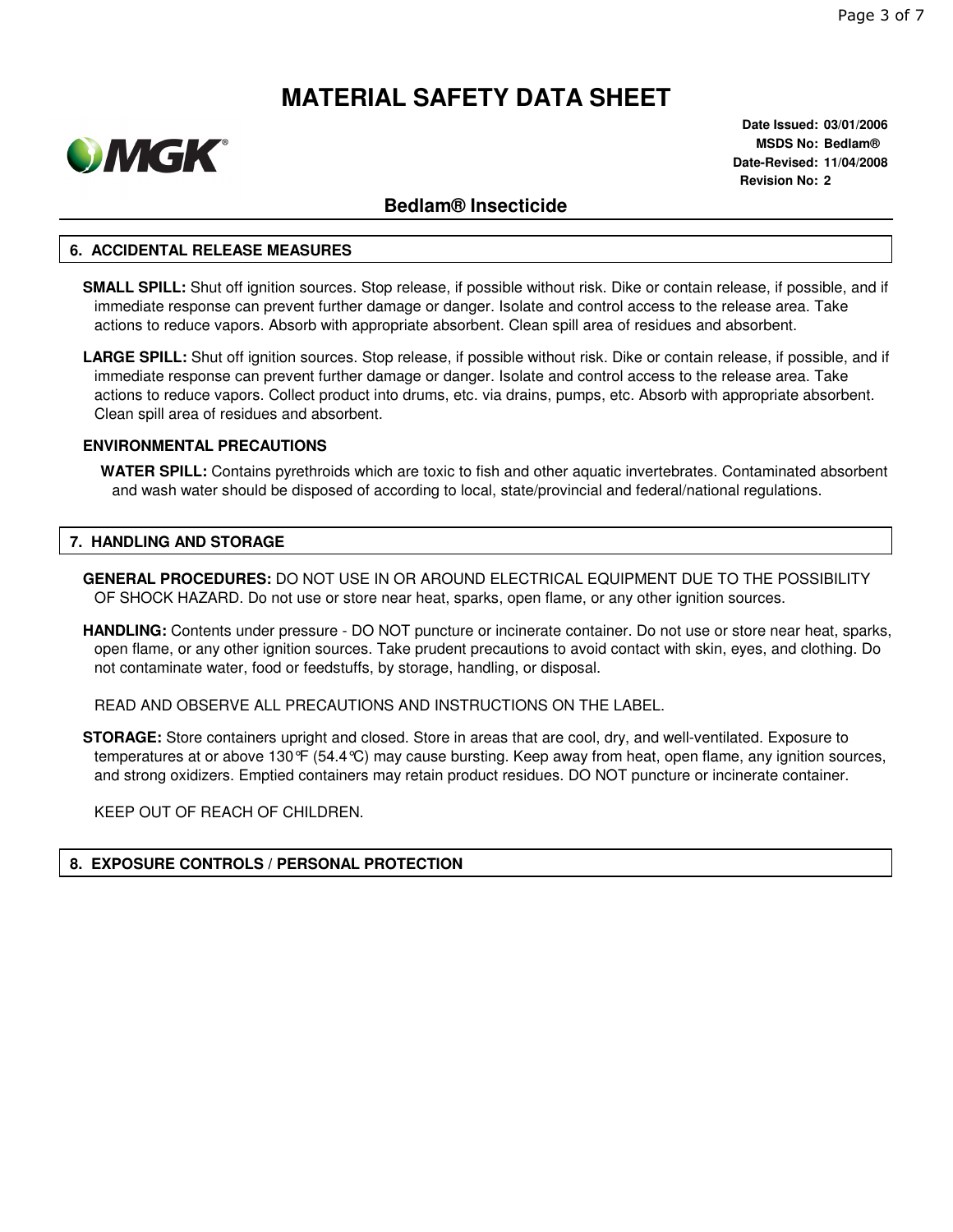

**Date Issued: 03/01/2006 MSDS No: Bedlam® Date-Revised: 11/04/2008 Revision No: 2**

## **Bedlam® Insecticide**

#### **EXPOSURE GUIDELINES**

| <b>OSHA HAZARDOUS COMPONENTS (29 CFR1910.1200)</b> |            |                        |                   |                  |                   |                    |                   |  |  |  |
|----------------------------------------------------|------------|------------------------|-------------------|------------------|-------------------|--------------------|-------------------|--|--|--|
|                                                    |            | <b>EXPOSURE LIMITS</b> |                   |                  |                   |                    |                   |  |  |  |
|                                                    |            | <b>OSHA PEL</b>        |                   | <b>ACGIH TLV</b> |                   | <b>SupplierOEL</b> |                   |  |  |  |
| <b>Chemical Name</b>                               |            | ppm                    | mg/m <sup>3</sup> | ppm              | mg/m <sup>3</sup> | ppm                | mg/m <sup>3</sup> |  |  |  |
| MGK®-264 (N-Octyl Bicycloheptene<br>Dicarboximide) | <b>TWA</b> | None                   |                   | None             |                   | None               |                   |  |  |  |
| d-Phenothrin (SUMITHRIN®)                          | <b>TWA</b> | None                   |                   | None             |                   | None               |                   |  |  |  |
| Petroleum Distillates                              | <b>TWA</b> | None                   |                   | $[1]$            | $200$ [1]         | 100                | 525               |  |  |  |
| Liquefied Petroleum Gas                            | <b>TWA</b> | 1000                   | 1800              | 1000             | 1800              | None               |                   |  |  |  |
| <b>OSHA TABLE COMMENTS:</b><br>1. Skin exposure    |            |                        |                   |                  |                   |                    |                   |  |  |  |

**ENGINEERING CONTROLS:** Ventilate treatment area thoroughly before re-entry.

#### **PERSONAL PROTECTIVE EQUIPMENT**

**EYES AND FACE:** Take prudent precautions to avoid contact with eyes.

**SKIN:** Take prudent precautions to avoid contact with skin and clothing.

**WORK HYGIENIC PRACTICES:** DO NOT SMOKE, EAT, OR DRINK, OR APPLY COSMETICS IN WORK AREA! Wash promptly if skin becomes contaminated. Wash at the end of each work shift and before eating, smoking, or using the toilet.

#### **9. PHYSICAL AND CHEMICAL PROPERTIES**

**PHYSICAL STATE:** Liquefied gases and liquid.

**ODOR:** Sweet smell.

**APPEARANCE:** Milky, white liquid.

**pH:** 7.43

**Notes:** pH measurement is for the aerosol contents less the compressed gas propellent (i.e., Non-Volatiles).

**VAPOR DENSITY:** Heavier than air.

**FREEZING POINT:** Not Determined

**SOLUBILITY IN WATER:** Partially miscible in water.

**Notes:** Water Solubility analysis is for the aerosol contents less the compressed gas propellent (i.e., Non-Volatiles).

**SPECIFIC GRAVITY:** 0.988 (Water = 1) at 20 °C (68 °F)

**Notes:** Specific Gravity is for the aerosol contents less the compressed gas propellent (i.e., Non-Volatiles).

**VISCOSITY #1:** 4.83 CPS at 25°C (77°F) Brookfield on Non-Volatiles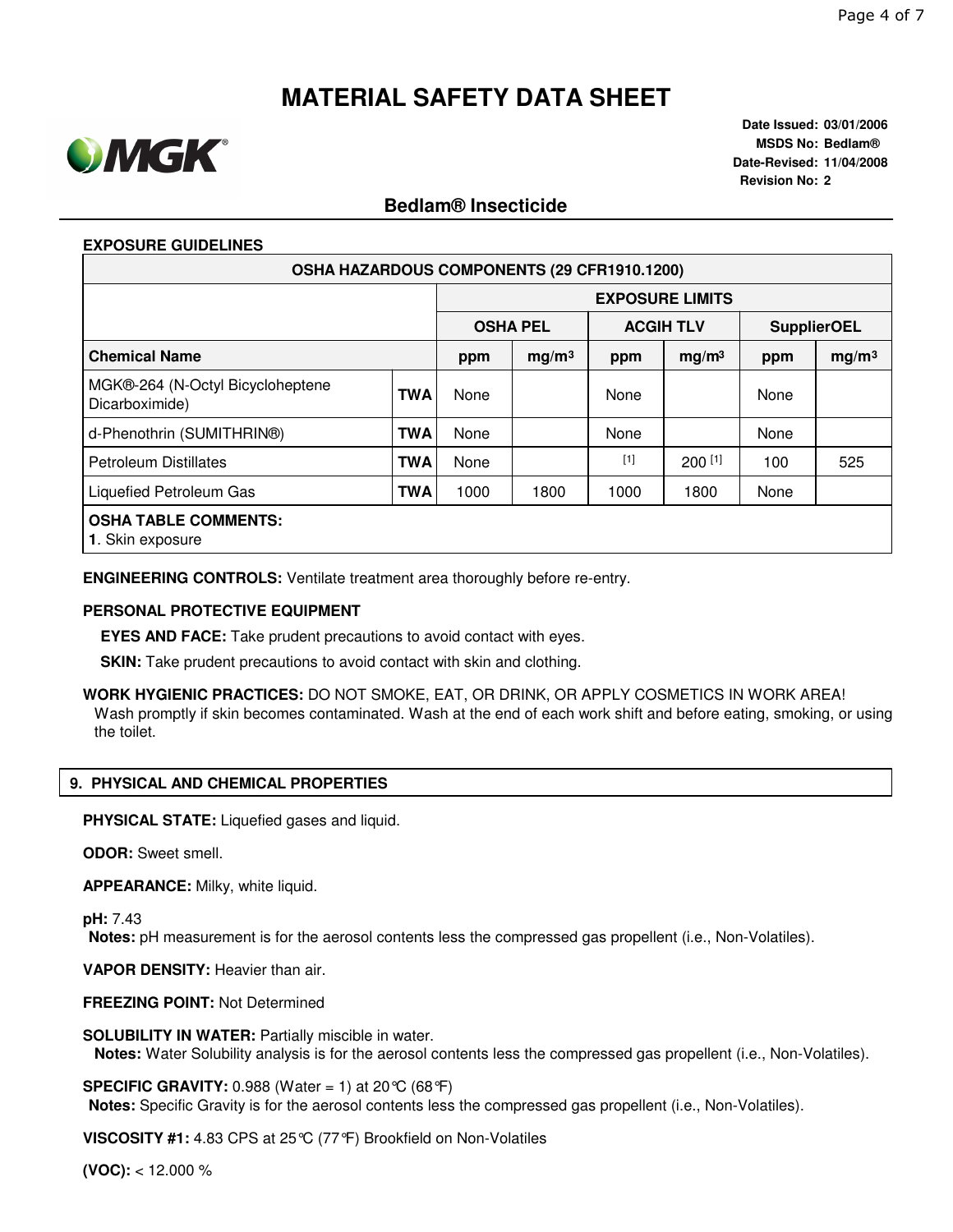

**Date Issued: 03/01/2006 MSDS No: Bedlam® Date-Revised: 11/04/2008 Revision No: 2**

### **Bedlam® Insecticide**

#### **10. STABILITY AND REACTIVITY**

**STABLE:** Yes

**HAZARDOUS POLYMERIZATION:** No

**CONDITIONS TO AVOID:** Not compatible with strong acids or bases. Not compatible with strong oxidizers.

#### **11. TOXICOLOGICAL INFORMATION**

#### **ACUTE**

**DERMAL LD50:** > 2000 mg/kg **Notes:** Albino rabbit.

**ORAL LD50:** > 5000 mg/kg **Notes:** Albino rat.

**INHALATION LC<sub>50</sub>:** The Acute Inhalation LC<sub>50</sub> of this material places it in EPA Toxic Category IV.

**EYE EFFECTS:** Irritation cleared within 48 hours for the un-rinsed eye, and within 24 hours for the rinsed eye.

**SKIN EFFECTS:** Slight irritation at 72 hours. Irritation Index = 2.2

**SENSITIZATION:** Negative; Not considered to be a dermal sensitizer to albino guinea pigs.

**GENERAL COMMENTS:** Some of the above toxicity data was bridged from the concentrate, that is used in manufacturing this end-use product.

**COMMENTS:** None of the components present in this material at concentrations equal to or greater than 0.1% are listed by IARC, NTP, OSHA or ACGIH as being carcinogens.

#### **12. ECOLOGICAL INFORMATION**

**ENVIRONMENTAL DATA:** Environmental data not available for this product.

#### **13. DISPOSAL CONSIDERATIONS**

#### **DISPOSAL METHOD:**

IF EMPTY:

Place in trash or offer for recycling if available.

IF PARTLY FILLED:

Call your local solid waste agency for disposal instructions.

**RCRA/EPA WASTE INFORMATION:** None of the ingredients in this product appear on the RCRA lists (40 CFR 261.24, 40CFR 251.33) or CERCLA Hazardous Substance list (40 CFR Part 302 Table 302.4)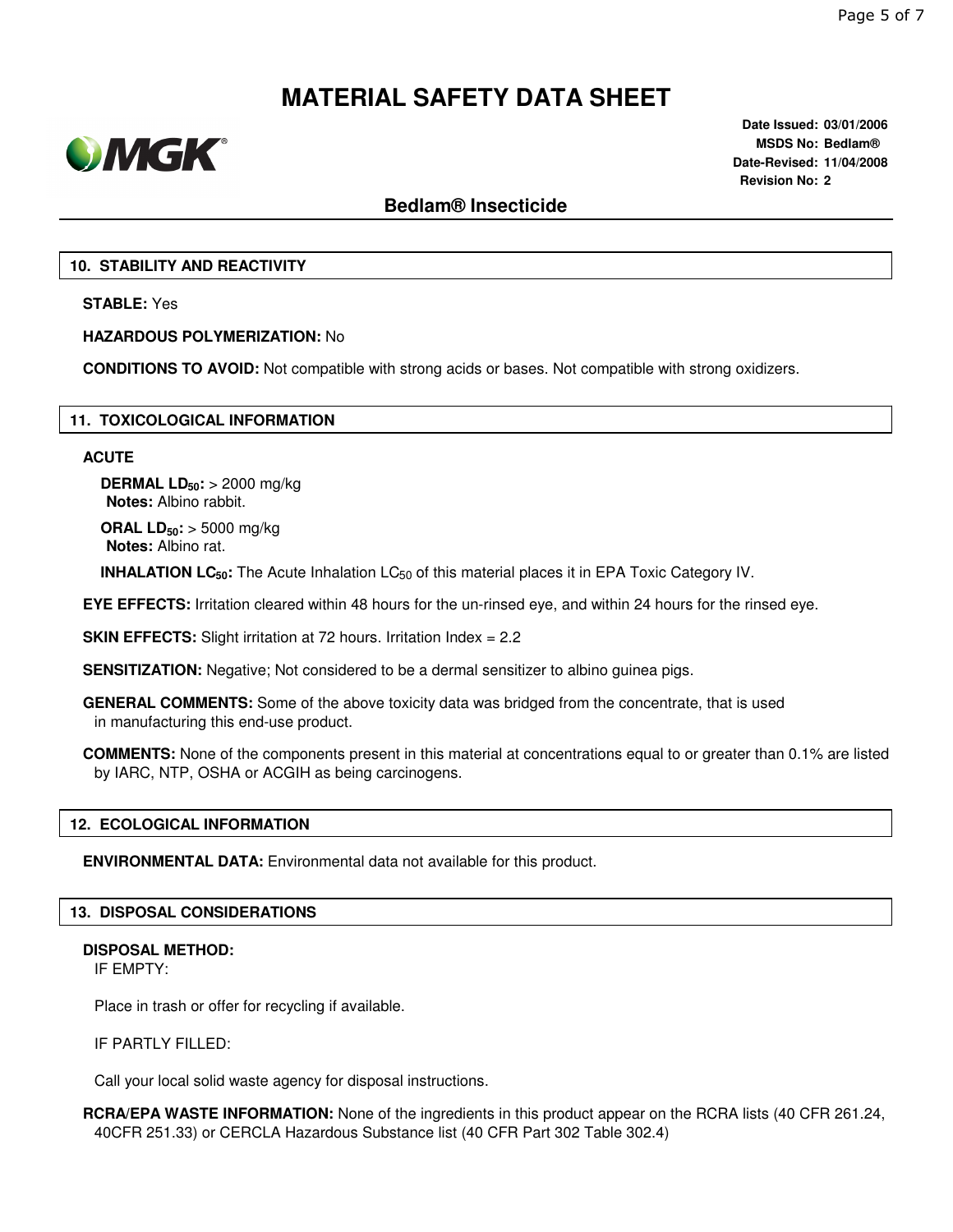

**Date Issued: 03/01/2006 MSDS No: Bedlam® Date-Revised: 11/04/2008 Revision No: 2**

## **Bedlam® Insecticide**

#### **14. TRANSPORT INFORMATION**

**DOT (DEPARTMENT OF TRANSPORTATION) PROPER SHIPPING NAME:** Consumer Commodity **PRIMARY HAZARD CLASS/DIVISION:** ORM-D

**AIR (ICAO/IATA)**

**SHIPPING NAME:** Consumer Commodity

**UN/NA NUMBER:** UN8000

**PACKING GROUP:** 9

**VESSEL (IMO/IMDG)**

**SHIPPING NAME:** Not Available

#### **15. REGULATORY INFORMATION**

#### **UNITED STATES**

#### **SARA TITLE III (SUPERFUND AMENDMENTS AND REAUTHORIZATION ACT)**

**FIRE:** No **PRESSURE GENERATING:** Yes **REACTIVITY:** No **ACUTE:** Yes

**313 REPORTABLE INGREDIENTS:** This product contains no SARA Title III Section 313 chemicals that exceed the reporting limits.

#### **302/304 EMERGENCY PLANNING**

**EMERGENCY PLAN:** There are no SARA Title III Section 302 extremely hazardous substances present in this formulation (40 CFR 355).

There are no components that are subject to emergency requirements under CERCLA Section 103(a)(40 CFR 302.4) in this formulation.

#### **TSCA (TOXIC SUBSTANCE CONTROL ACT)**

**TSCA STATUS:** All chemical substances found in this product comply with the Toxic Substances Control Act's inventory reporting requirements.

#### **REGULATIONS**

**STATE REGULATIONS VOLATILE ORGANIC COMPOUNDS (VOC):**

This product contains less than 12% VOC's.

#### **16. OTHER INFORMATION**

**REVISION SUMMARY:** Revision #: 2 This MSDS replaces the September 13, 2007 MSDS. Any changes in information are as follows: In Section 9 Physical State Code